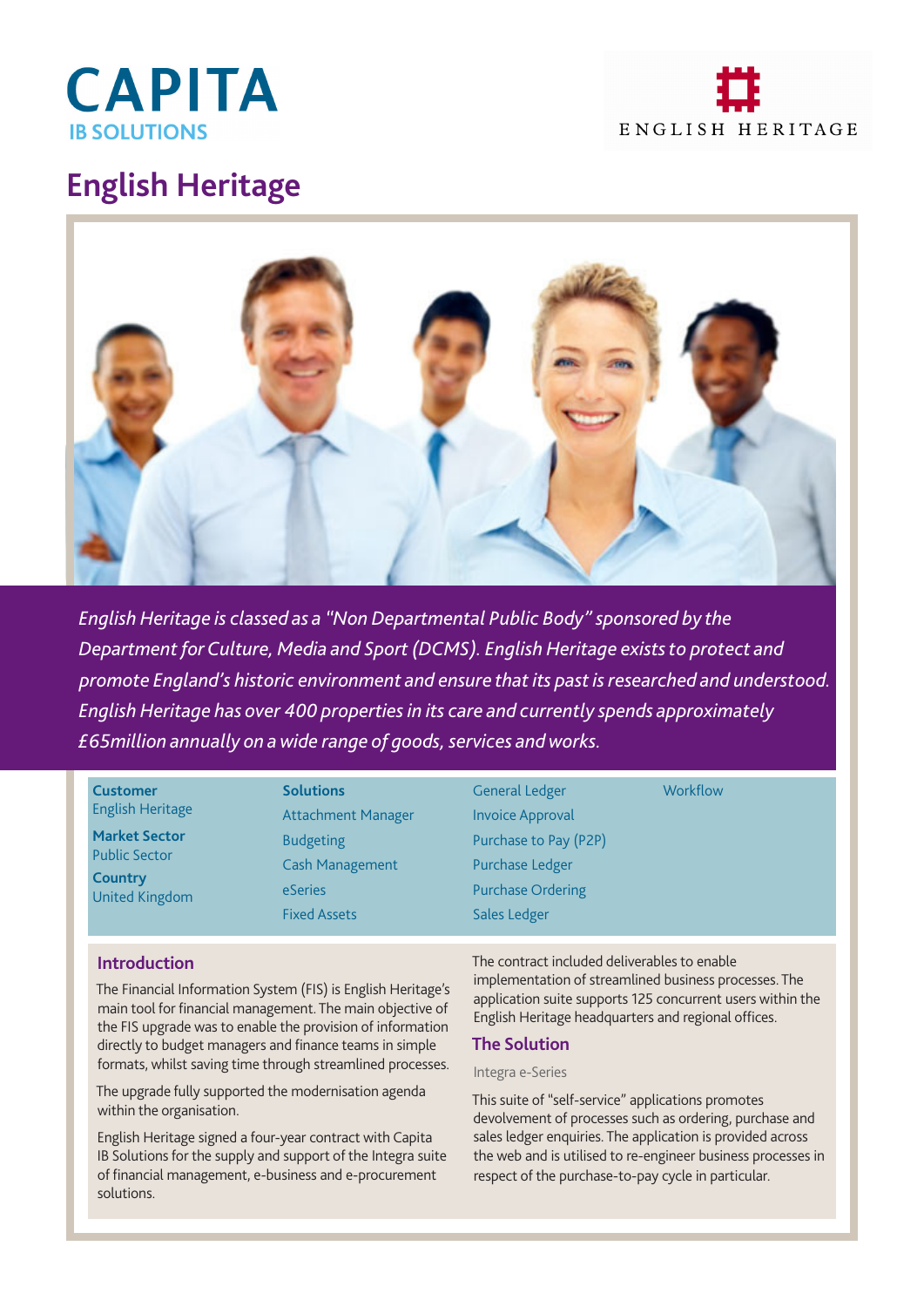# Integra Attachment Manager

Capita IB Solutions implemented an integrated document imaging solution to meet the specific need of the organisation. One of the main objectives of English Heritage was to replace the traditional paper chase for purchase ledger invoices.

#### Workflow and Invoice Approval

To support the use of Attachment Manager, English Heritage introduced Integra Workflow and Invoice Approval. This provides increased efficiencies in business processes throughout the finance and buying community.

#### Quick Address Software

Links to a third-party application to enable address and postcode validation were also included as part of the overall solution. This speeds up the process of creating new supplier and customer records, as well as providing increased accuracy of standing data.

#### **The Project**

**Phase 1** - The first phase in the process was to upgrade to the very latest versions of Integra on an Oracle platform. In parallel with this exercise, a detailed review of existing working practices and processes took place within the organisation.

It was important to understand how things were being done, and why, before subsequent phases could be progressed.

**Phase 2** - The project was to provide a modern Finance System to improve business processes. The new Windowsbased system presented a modern, friendly interface to users by employing up-to-date technologies.

In turn, this has given the organisation the opportunity to contribute to the modernisation agenda by re-engineering processes and improving the financial information available to managers. The Integra system allows English Heritage to work towards meeting nationally agreed e-Government targets and requirements.

**Phase 3** - The third phase of the project was to introduce efficiencies into the finance and buying functions, and to roll out the system to managers and buyers.

The use of the system technologies allows English Heritage to re-engineer processes and drive the business forward. This phase also included the first usage of web based finance software by the organisation and the implementation of English Heritage's first ever Management Information System.

## **The Savings**

English Heritage is scanning and electronically storing all its purchase ledger invoices. As well as providing an excellent information source, this allows invoices to be sent for approval electronically.

This process, known as Invoice Approval, has been the subject of a pilot with the Policy and Communication Group. This will be used throughout the organisation, with the objective of full deployment.

In a change to existing policy, buyers can now choose whether Purchase Orders under £10,000 need independent Goods Receipting. This is likely to eradicate 85% of data entry in this area and result in significant improvements in process efficiency.

During the next year, English Heritage plans to be making web-based payments and implementing its first electronic trading for orders and remittances.

Use of Visa Purchasing Cards has increased to nearly 600, with over 37% of transactions now made through the cards. Inputs of orders and payments are being consolidated into centres of excellence to improve efficiency both in real terms and as measured against industry benchmarks.



These changes are bringing efficiency and ease-of-use improvements to the Operational Managers and Finance Teams; benefits in reducing administrative time have already been realised and more will follow. Information and processes are becoming modern and free of all but essential bureaucracy.